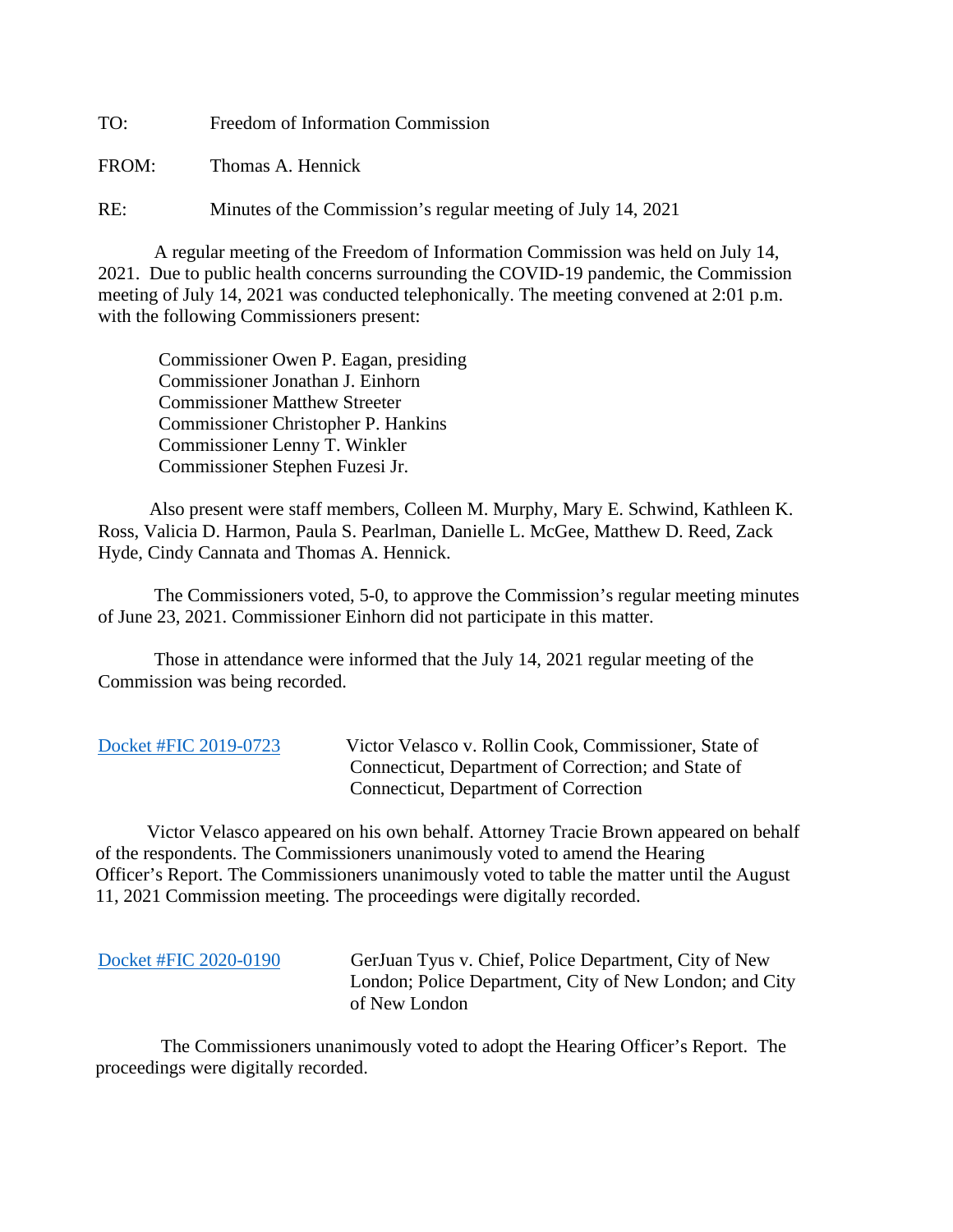Minutes, Regular Meeting, July 14, 2021 Page 2

 [Docket #FIC 2020-0191](https://portal.ct.gov/-/media/FOI/FinalDecisions/2021/JuL14/2020-0191.pdf) Lawrence Moore v. Chief, Police Department, City of Stamford; Police Department, City of Stamford; and City of Stamford

 The Commissioners unanimously voted to adopt the Hearing Officer's Report. The proceedings were digitally recorded.

| Docket #FIC 2019-0503 |  |  |
|-----------------------|--|--|
|                       |  |  |

Tom Arras v. First Selectman, Town of Woodbury; Board of Selectmen, Town of Woodbury; and Town of Woodbury

 Tom Arras appeared on her own behalf. The Commissioners unanimously voted to adopt the Hearing Officer's Report. The proceedings were digitally recorded.

[Docket #FIC 2019-0597](https://portal.ct.gov/-/media/FOI/FinalDecisions/2021/JuL14/2019-0597.pdf) Brendan O'Rourke v. Board of Representatives, City of Stamford; and City of Stamford

 Attorney Heather Spaide appeared on behalf of the complainant. Attorney Michael Toma appeared on behalf of the respondents. The Commissioners unanimously voted to adopt the Hearing Officer's Report. The proceedings were digitally recorded.

| Docket #FIC 2020-0037 | Maryanne Hornish v. Chief, Police Department, Town of |
|-----------------------|-------------------------------------------------------|
|                       | Suffield; Police Department, Town of Suffield; and    |
|                       | Town of Suffield                                      |

 Maryanne Hornish appeared on her own behalf. Attorney Sharon Baldwin appeared on behalf of the respondents. The Commissioners unanimously voted to adopt the Hearing Officer's Report. The proceedings were digitally recorded.

 Colleen M. Murphy reported that Commission staff had begun working on the transition back to in person or "hybrid" contested case hearings and commission meetings.

Colleen M. Murphy reported that the Commissioner Streeter had officially been reappointed to another two-year term.

Paula S. Pearlman reported on legislation addressing remote meetings of public agencies. She directed Commissioners to the staff "primer" on the new meeting provisions.

The meeting was adjourned at 3:16 p.m.

 $\overline{\phantom{a}}$  , and the contract of the contract of the contract of the contract of the contract of the contract of the contract of the contract of the contract of the contract of the contract of the contract of the contrac

Thomas A. Hennick MINREGmeeting 07142021/tah/07152021